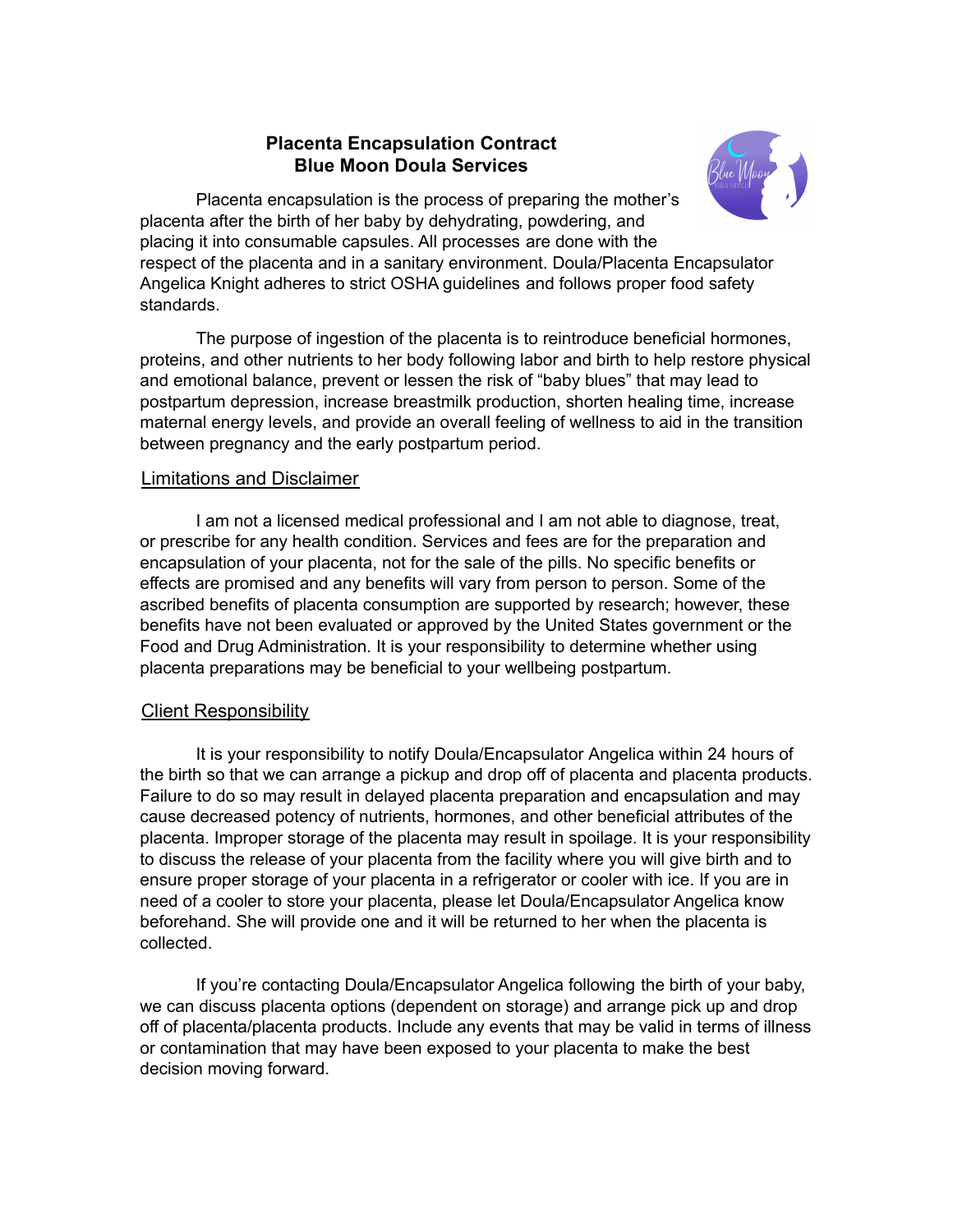## Placenta Transport Preparation

Whether birthing at home or in a hospital, please ensure your placenta is kept fresh. It can remain at room temperature for 3-4 hours following birth. After that, it should be refrigerated or otherwise kept cool. If you are practicing some form of delayed cord cutting or lotus birth, ice packs may be wrapped up with the placenta to prevent spoilage. If, for some reason, it is going to be more than 3 or 4 days before the placenta can be prepared, it should be frozen. A frozen placenta will take somewhat longer to prepare since I prefer to gently defrost it prior to preparation. I strive to begin processing your placenta within **24 hours** of the birth of your baby.

You can prepare your placenta for transport by placing it in the placenta transport kit that I will send you once I receive your paperwork and deposit. The kit will contain:

- 1 cooler bag
- 2 freezer strength Ziploc bags for the placenta to be placed in.
- 4 small Ziploc bags for ice\*\*

\*\*Please put the ice in the small bags and place those in the cooler bag with the bagged placenta. (Your birth location should have ice available) Please do not place ice directly in the cooler bag as it may leak.

If you're delivering at a hospital, many hospitals will provide a transport container and only require families to bring their own cooler. Some placentas are not allowed to be transported to other locations in the hospital e.g. postpartum care, etc. If this is the case, contact Doula/Encapsulator Angelica prior to postpartum room change to expedite your postpartum care experience.

### Placenta Restrictions

It is important to note that there may be circumstances under which your placenta cannot be used. Significant abnormalities of the placenta may necessitate your doctor or midwife sending your placenta to Pathology for further examination. Other conditions, such as signs of infection in the mother during labor, may mean that consuming your placenta could be harmful to your health. If in doubt, I will consult with you before proceeding.

It should be possible to claim your placenta after Cesarean delivery.

You are required to inform Doula/Encapsulator Angelica if you have any health conditions which may affect the health of your placenta or the health and safety of anyone who may come in contact with your placenta.

### Service Description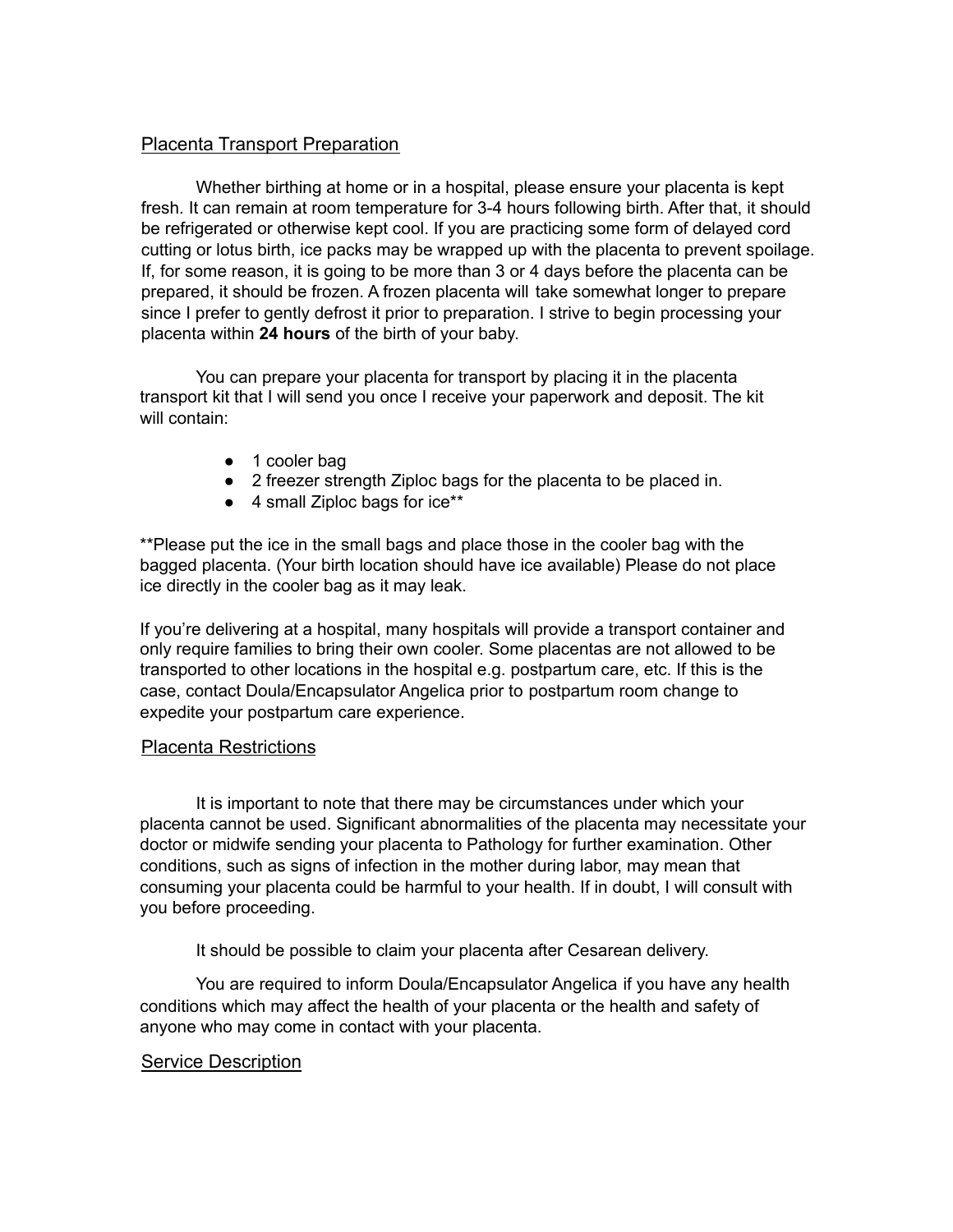Doula/Encapsulator Angelica commits to completing the encapsulation process within 72 hours of starting (usually within 36-48 hours), and upholding the highest standards of cleanliness, safety, and quality of professional placenta preparation services. Fees include the preparation and encapsulation of the placenta, a storage container, written instructions for storage and handling, and guidelines for taking your capsules.

There are two methods by which I am able to prepare your placenta for encapsulation:

⦁ *Steamed akin to the Traditional Chinese Method* - The steamed method helps more with the emotional energy, though it still has a positive impact on physical energy as well. It is safe to use for frozen placentas @ \$250

⦁ *Raw -* This method requires that the placenta be very fresh (within 48 hrs), but this method maintains the protein and enzymes that naturally occur. Raw is the inverse of steamed; it helps more with the physical energy, though it still has a positive impact on the emotional energy as well. This method yields more capsules @ \$250

### Additional Products:

⦁ *Tincture (\$30)*: A tincture can be used later when Mother's menses return when her daughter begins her cycle, and during other times of stress (illness, teething). It requires a 6 week period for steeping so when it is returned to you it will not be ready for use. You will need to swirl it daily and strain it when it is ready.

⦁ *Placenta Prints (2 are Included)*: The fetal side of the placenta looks like the Tree of Life, which is very fitting for a keepsake.

#### **Discounts**

If you have Doula/Encapsulator Angelica as your Labor/Delivery Doula, all services are discounted from \$250 to \$150. This sum will be added to your invoice and included in your bill in regards to the amount to be paid in full. This service does not include postpartum care or Bengkeng Belly Bindings.

If you have another doula caring for you during your pregnancy, labor, and delivery, or found Doula/Encapsulator Angelica through a referral, you are automatically awarded \$50 off of your \$250 service, leaving your independent service total to be \$200.

### Refunds

In the event, your placenta is unavailable to you (i.e. sent to Pathology and not released) or if your placenta has been contaminated with a bacterial infection,